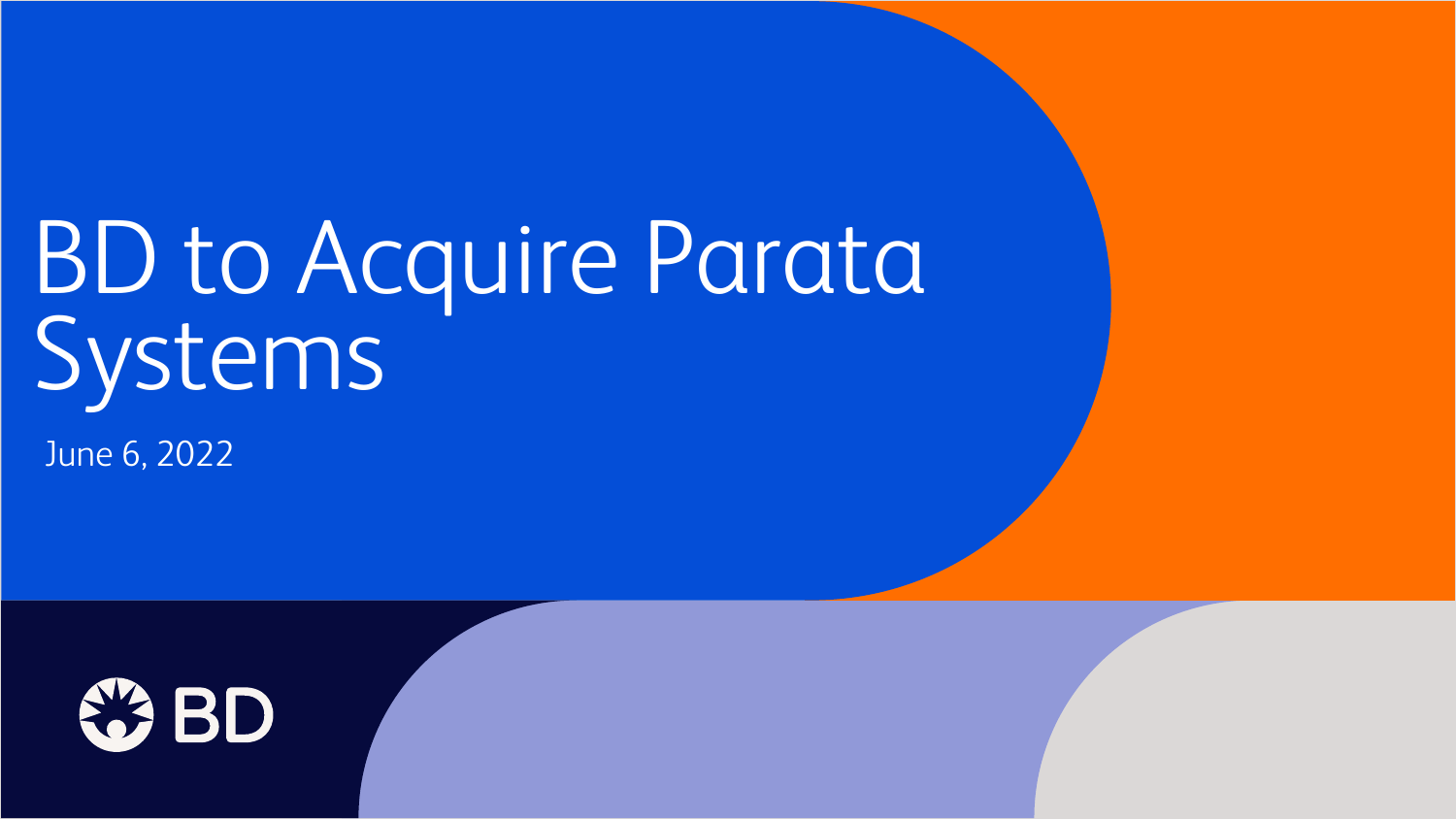# Caution Concerning Forward-Looking Statements

This press release contains certain estimates and other forward-looking statements (as defined under Federal securities laws). Forward looking statements generally are accompanied by words such as "will", "expect", or similar words, phrases or expressions. These forwardlooking statements include statements regarding the estimated or anticipated future results of BD and anticipated benefits of the proposed acquisition of Parata, the expected timing of completion of the transaction, future growth in Parata's relevant market segments, and other statements that are not historical facts. These statements are based on the current expectations of BD management and are subject to a number of risks and uncertainties regarding Parata's business and the proposed acquisition, and actual results may differ materially from any anticipated results described, implied or projected in any forward-looking statement. These risks and uncertainties include, but are not limited to, the ability of the parties to successfully close the proposed acquisition, including the risk that the required regulatory approvals are not obtained, are delayed or are subject to unanticipated conditions that could adversely affect the combined company or the expected benefits of the transaction; risks relating to the integration of Parata's operations, products and employees into BD and the time and resources required to do so and the possibility that the anticipated synergies and other benefits of the proposed acquisition will not be realized or will not be realized within the expected timeframe; the loss of key senior management or other associates; competitive factors, including the development of new technologies by other companies and pricing and market share pressures; changes in healthcare or other governmental regulation; risks relating to the ability to maintain favorable supplier arrangements and relationships; changes in regional, national or foreign economic conditions, as well as other factors discussed in BD's filings with the Securities Exchange Commission. BD does not intend to update any forward-looking statements to reflect events or circumstances after the date hereof, except as required by applicable laws or regulations. Any reference herein to the financial performance guidance provided by BD on May 5, 2022 is not intended as an update or affirmation of such guidance. Such guidance will not be updated or affirmed unless and until we publicly announce updated or affirmed guidance.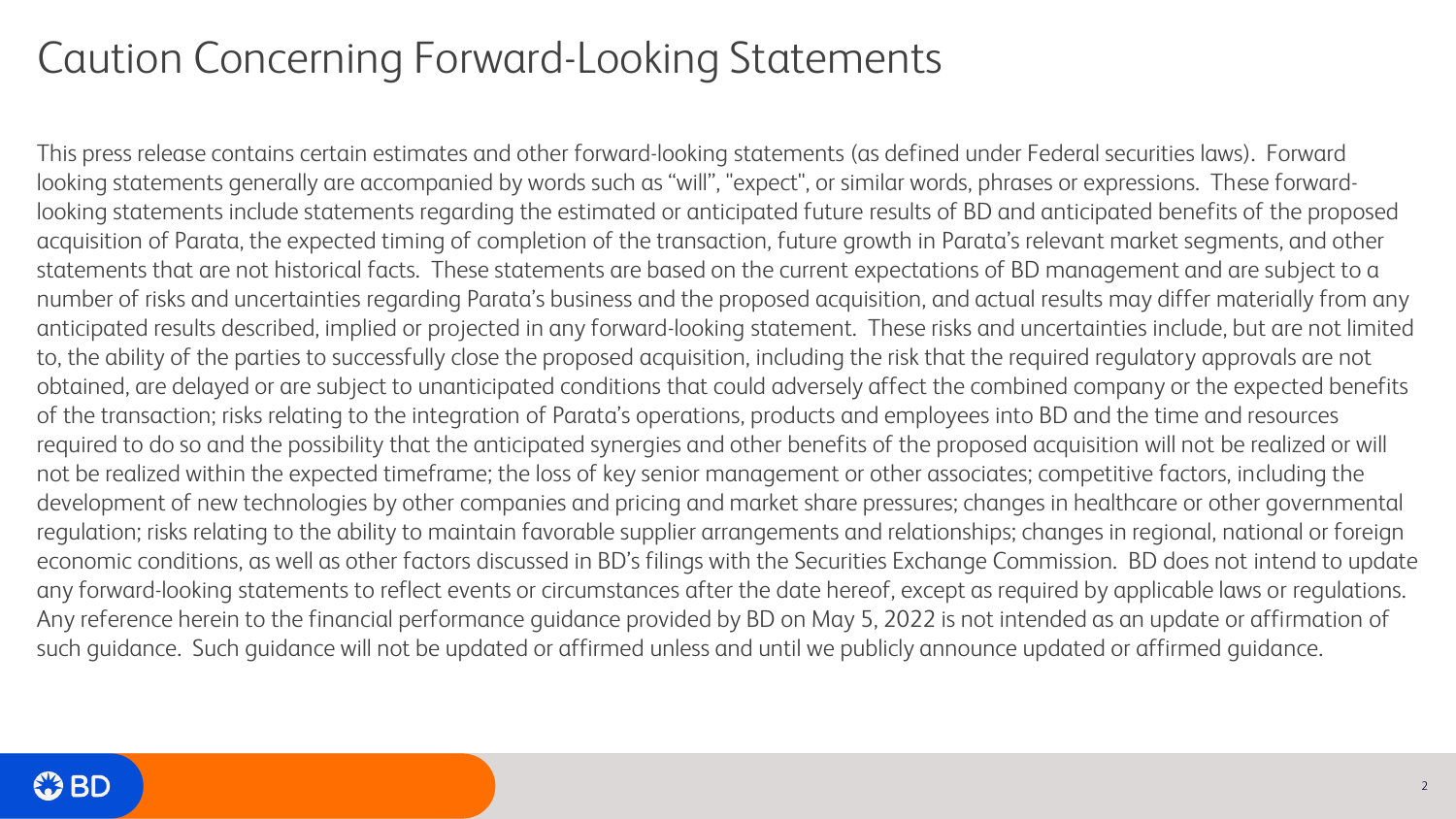## Parata is a Compelling Addition to Advance BD 2025 Strategy

- ✓ Expands BD transformative solutions to provide new innovative pharmacy automation solutions for hospitals, retail pharmacy, long-term care and home settings
- ✓ Portfolio powers a growing network of pharmacies to reduce costs and enhance patient safety and experience
- ✓ Allows pharmacists to focus more time on higher value clinical work and patient interactions improving medication adherence and safety, and patient outcomes
- $\checkmark$  Addresses a \$600 million U.S. pharmacy automation market that is expected to grow ~10% annually to \$1.5 billion in the U.S. alone over 10 years
- ✓ Expected to be immediately accretive to revenue growth, adjusted operating margins and adjusted EPS and enhances ability to achieve long-range growth profile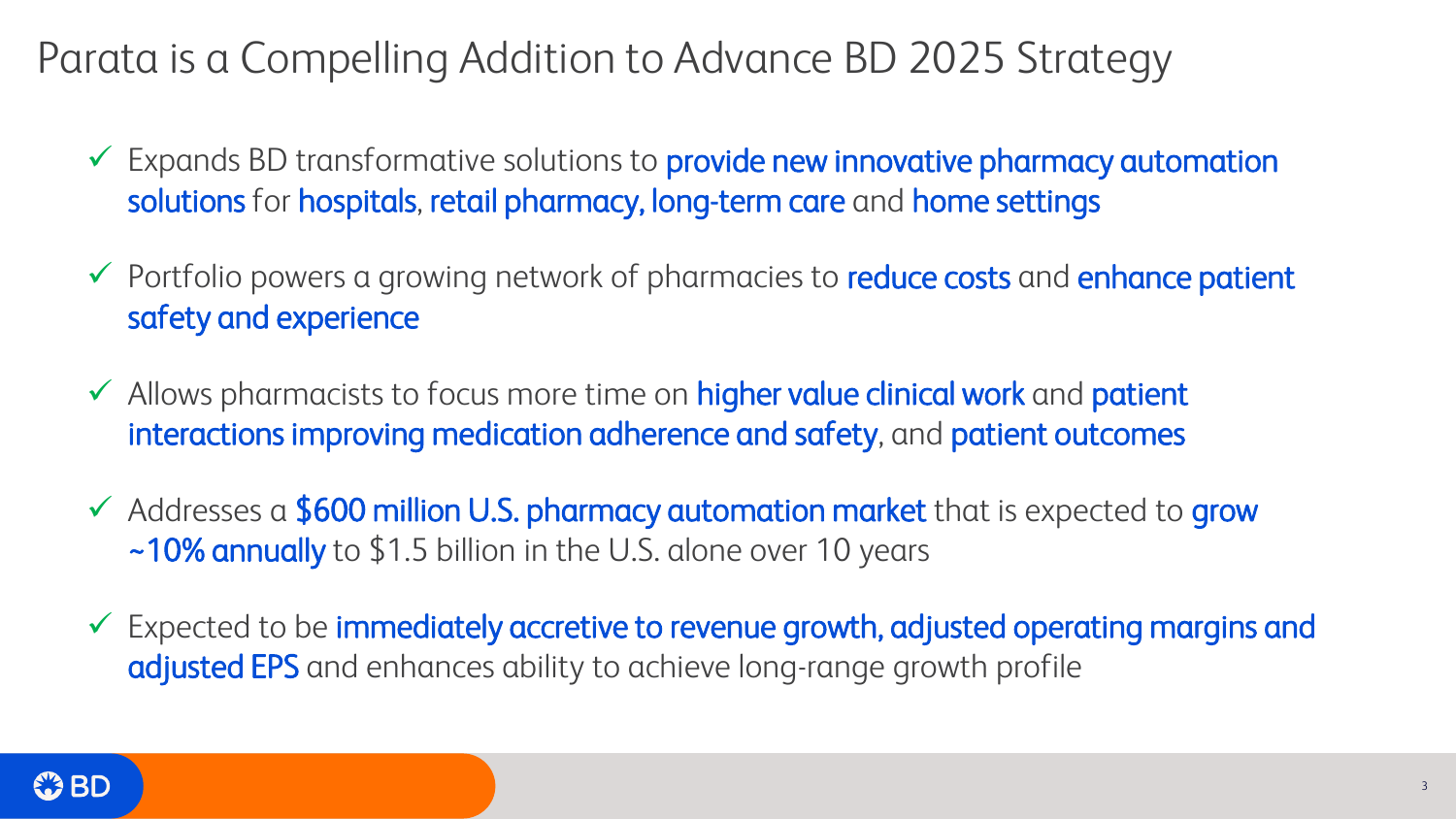Advances BD 2025 strategy to accelerate innovation in smart, connected care and enable new care settings

### Smart Connected Care New Care New Care Settings

### Robotics, digitization and informatics is transforming pharmacy workflow



Increasing automation adoption and more centralized pharmacies serving retail, hospital, long-term care and home settings

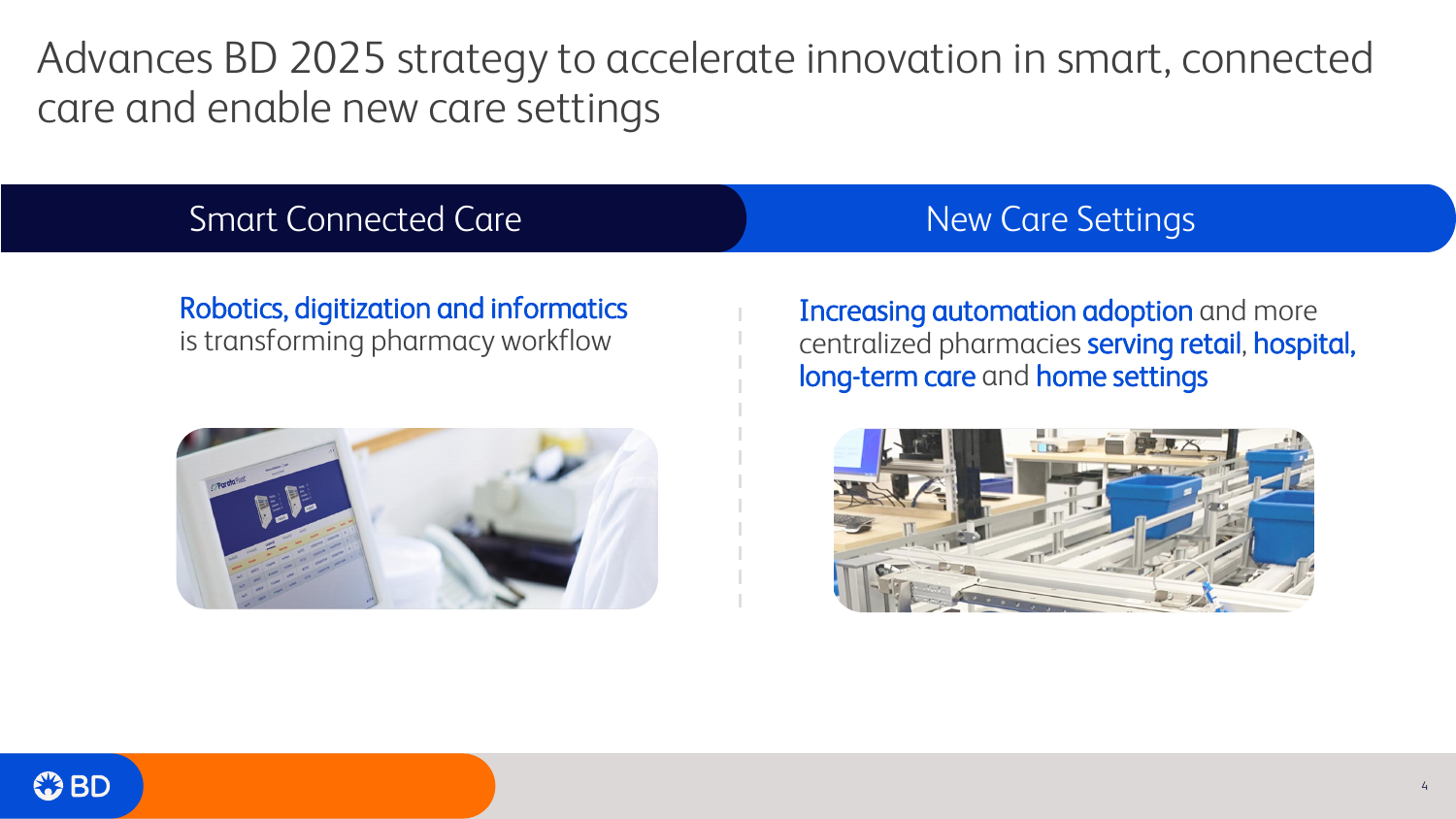### Significant Macro Trends are Driving Long-Term Demand for Pharmacy Automation

| Pharmacists<br>performing higher<br>value clinical work      | $77\%$<br>patients view<br>pharmacists as integral<br>part of the care team <sup>(1)</sup>                | "Now more than ever, pharmacists' roles extend<br>well-beyond dispensing drugsthe COVID vaccine<br>rollout through pharmacies is a great example"<br>-Manager of chain retail pharmacy                                                                                              | <b>Expect Double-Digit U.S. Pharmacy</b><br><b>Automation Market Growth</b><br>~1.5B |
|--------------------------------------------------------------|-----------------------------------------------------------------------------------------------------------|-------------------------------------------------------------------------------------------------------------------------------------------------------------------------------------------------------------------------------------------------------------------------------------|--------------------------------------------------------------------------------------|
| Wage inflation /<br>staffing shortages                       | $12\% - 17\%$<br>increase in pharmacy tech<br>attribution <sup>(2)</sup>                                  | 10%-15%<br>75%<br>of pharmacists<br>pharmacy tech wage<br>reporting burnout <sup>(3)</sup><br>inflation since<br>$2019^{(2)}$                                                                                                                                                       | 10%<br>~50.6B                                                                        |
| Shift to central-fill<br>pharmacies relying<br>on automation | 93%<br>of Integrated Delivery<br>Networks considering a move<br>to a central-fill pharmacy <sup>(2)</sup> |                                                                                                                                                                                                                                                                                     |                                                                                      |
| Digital pharmacy /<br>mail order                             | $~17\%$<br>Mail order pharmacy<br>annual growth rate<br>$(2020-2027)^{(4)}$                               | $$3B+$<br>capital raised by digital<br>pharmacies since 2017 <sup>(5)</sup>                                                                                                                                                                                                         | 2022<br>2032<br>Long-term Care <b>Acute</b><br><b>Retail</b>                         |
| AZ DN                                                        |                                                                                                           | (1) Source: https://www.publichealth.columbia.edu/sites/default/files/the_prescription_of_trust_final.pdf<br>(2) Source: Internal pharmacy automation market survey<br>"Description of the district functions of because of the company of the contract of the state of the company |                                                                                      |

(3) Source: Journal Of American Pharmacists Association: "Prevalence and risk factors of burnout in community pharmacists" (4) Source: The Insight Partners: Mail Order Pharmacy Market Forecast to 2027

(5) Source: Public filings

 $\boldsymbol{\omega}$  DU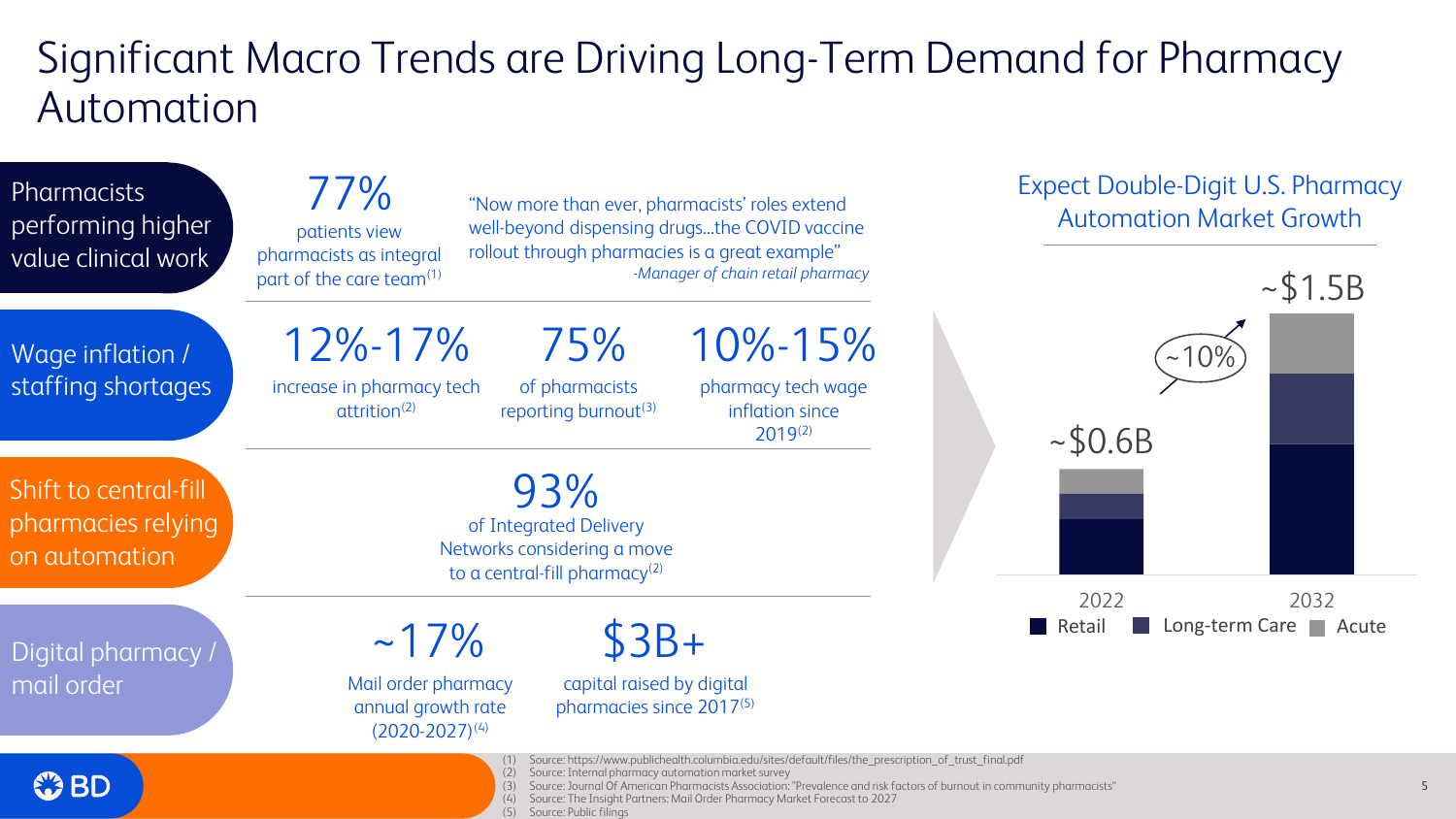Parata: Innovator in Pharmacy Automation and Workflow Solutions

Portfolio of *innovative* pharmacy automation solutions power a growing network of pharmacies to **reduce costs** and **enhance** patient safety and experience

| Solution Breadth               | <b>Channel Breadth</b>           | Site Scalability                 |
|--------------------------------|----------------------------------|----------------------------------|
| Vial, Pouch, Blister, Workflow | Acute, Long-Term Care and Retail | On-site pharmacy to central-fill |





Vial Filling Automation Pouch Packaging Automation Blister Pack Automation Central Fill Automation Intelligent Workflow







**Solutions**